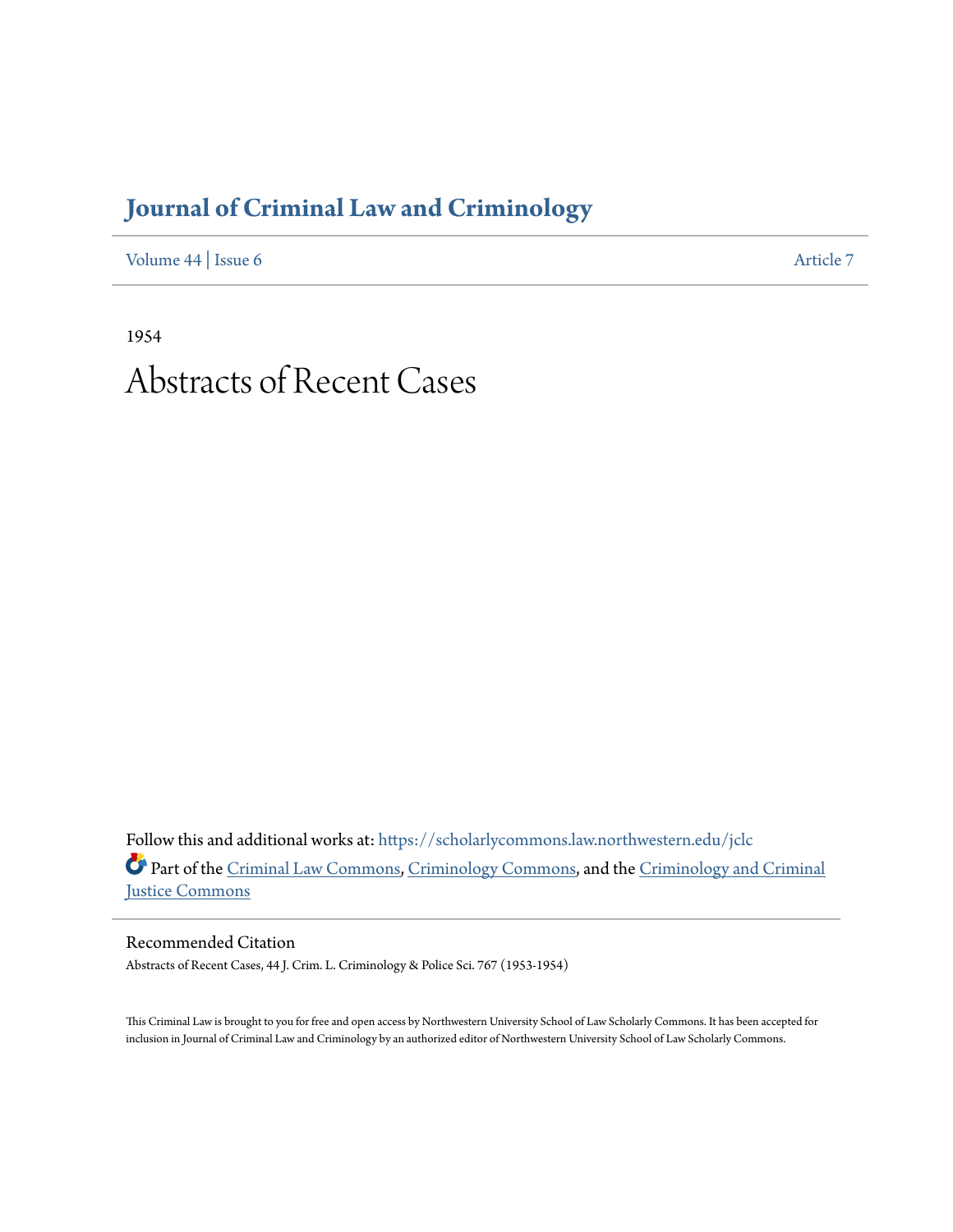before he is found guilty of a second offense, and evidence of prior convictions is introduced during the trial.

An increasing number of jurisdictions have adopted methods of procedure under their habitual statutes which insure subsequent offenders the same measure of protection afforded other defendants in a criminal prosecution. Regardless of one's criminal past, a man is nonetheless entitled to be tried for a new crime without having his record used to prejudice his case before a jury. Illinois should afford him such protection.

## Abstracts of Recent Cases

Evidence Obtained **By Illegal Search Admissible** In State Court-In *Irvine* v. *California,* 74 Sup. Ct. **381** (1954), defendant was convicted of book-making under the California anti-gambling laws. The proceeding was for a state crime in a state court. The evidence against defendant consisted of the federal gambling license (issued in accordance with the federal statute imposing a tax on the business of gambling) and evidence illegally seized by police in the following manner. A key was made to defendant's house. Then police bored a hole in the roof of his home. Using the key they entered and installed a microphone and attached it to a wire that ran through the hole in the roof to a garage where officers listened in relays. Twice more they used the key to enter the house in order to move the microphone into a closet and even the defendant's bedroom where he and his wife slept. Finally, after listening for more than one month, the police used the key to enter once more to arrest the defendant. At no time were the officers in possession of a search warrant. By the closest possible vote (four to affirm, one concurring, and four to reverse) the Supreme Court affirmed the conviction under the doctrine of *Wolf v. Colorado,* 338 U.S. 25 (1949). Under the latter decision it was held "that in a prosecution in a state court for a state crime the Fourteenth Amendment does not forbid the admission of evidence obtained by an unreasonable search and seizure." In the present case the defendant sought resort to the exception to this rule embodied in *Rochin v. California,* 342 U.S. 165 (1952). The defendant's claim was that the facts of his case were just as shocking to the senses as were those in *Rochin.* The Court disagreed, however, stating that the dividing line between *Wolf* and *Rochin* is clear: in the latter case there was coercion upon the physical person. The instant case is like *Wolf* in that no such coercion was involved. In this situation the Court reasserts the policy factors lying behind the *Wolf* rule: namely, that since the chief burden of administering criminal justice rests upon the state courts it would be an unwarranted use of federal power to upset state convictions before the states have had adequate opportunity to adopt or reject the federal rule excluding illegally obtained evidence. Moreover, it would be unjustified to subject them to the hazards of federal reversal for non-compliance with standards as to which the Supreme Court itself has been so inconstant and inconsistent. The defendant's other contentions were more summarily dismissed. Because a microphone was used the Court held this was not a conventional wire-tapping case and therefore there was no interference with the communications system in violation of the Federal Communications Act. Also the federal act taxing gambling provides that payment of the tax does not exempt any person from punishment under state law. 53 **STAT.** 395, 26 U.S.C. §3276. As an alterna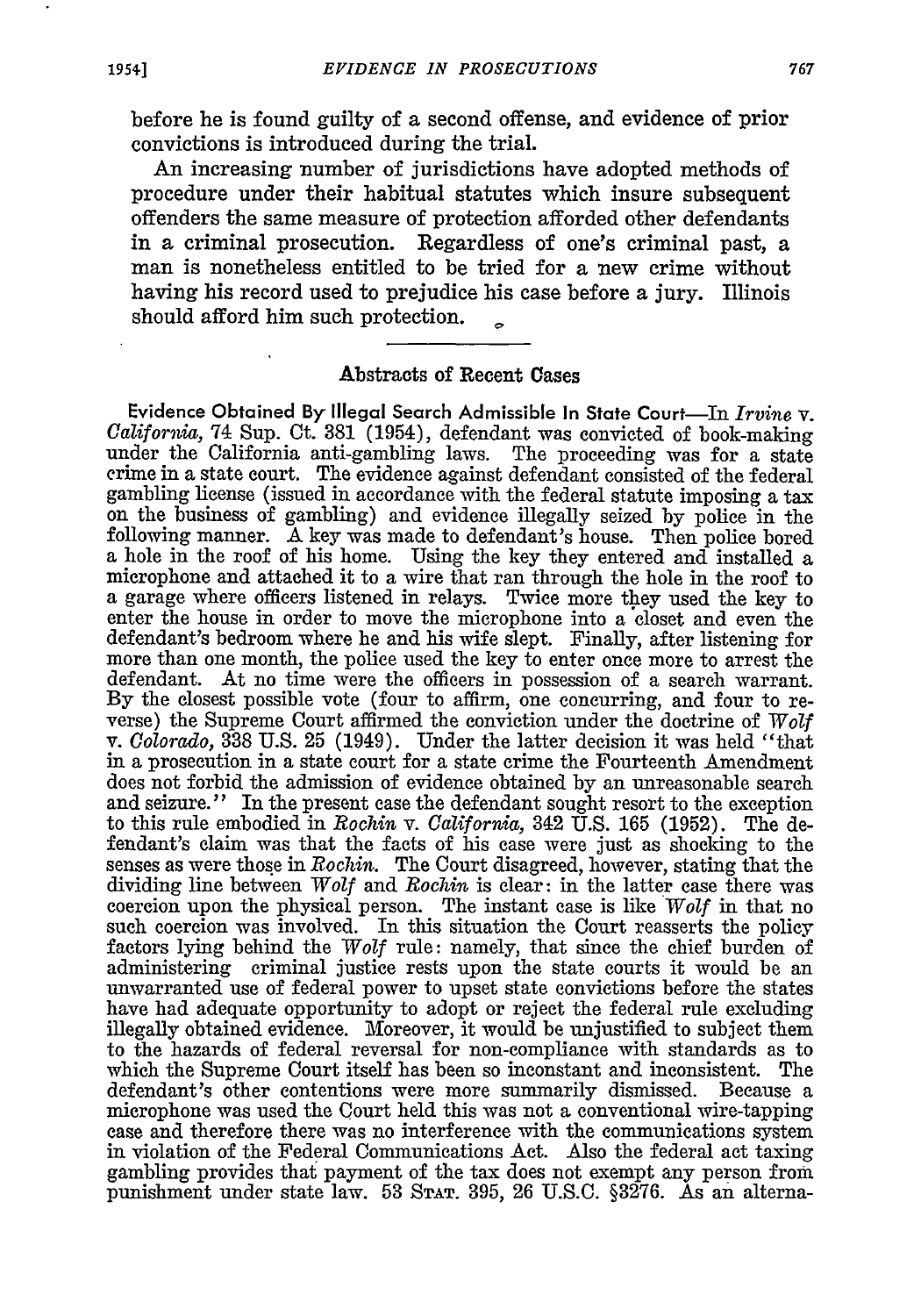tive solution two Justices suggested that the defendant resort to the Federal Civil Rights Act for protection of his Constitutional rights. Justices Black and Douglas dissented on the ground that the Wagering Act violated the privilege against self-incrimination; Justices Frankfurter and Burton agreed with the defendant's contention that another exception should be carved from the *Wolf* doctrine; and Justice Douglas reasserted his belief that the Fourteenth Amendment should apply to bar evidence obtained by unlawful search from state courts. Justice Clark reluctantly concurred on the ground that certainty in the law should be maintained.

**A** Plea of Guilty May Be Withdrawn When Made Under Influence-Defendant pleaded guilty to a murder charge. After hearing evidence the court found him guilty and imposed a sentence of death. Defendant sought a new trial claiming that his plea was induced by the prosecutor's promise of leniency. The state's attorney admitted that in a conversation with defense counsel he stated that in his opinion only a plea of guilty could avoid a death penalty. In reliance on this statement defense counsel advised defendant to make a plea of guilty. On appeal held reversed, *People v. King,* 116 N.E. 2d 623 (Ill. 1953). The court admits the general rule that one who enters a plea of guilty, hopeful of leniency, cannot withdraw the plea merely because he is dissatisfied with the sentence imposed. However, where the death sentence is rendered, justice and all humane considerations require that the plea be free from any taint of misunderstanding, improper inducement by the prosecutor or anyone else in authority over the prisoner. In light of the conversation between the prosecutor and defense counsel the court concluded that it could not be said that defendant's plea was made clearly free from influence.

Acquittal For Variance Between Indictment and Proof Does Not Constitute Double Jeopardy-Defendant was indicted under a specific statute for burning an occupied dwelling. A motion for acquittal was granted because the state's proof dealt with the burning of an unoccupied house. Subsequently the grand jury returned another indictment for burning an unoccupied dwelling in violation of another specific statute. Defendant's appeal from conviction on ground of double jeopardy was denied. *State v. M1idgeley,* 101 A.2d 51 (N.J. 1953). The court follows the prevailing rule that a person has been placed in jeopardy when he has been put on trial on a valid indictment or information before a court of competent jurisdiction, and has been arraigned and pleaded and a jury has been impanelled and sworn. But the court also recognizes the exception to the rule that when a person is acquitted on the ground of a material variance he cannot raise the plea of double jeopardy. This exception seems sensible on either theory that (1) the new indictment is for a different crime than charged in the first indictment or (2) the defendant cannot be placed in double jeopardy since he could not properly have been convicted upon the first indictment.

**A** Plea of Guilty to a Lesser Crime Than Charged in the Indictment Is Acceptable-In *People* v. *Carpenter,* 1 Ill.2d 347 (1953), defendant was indicted for the crime of murder and when arraigned he pleaded not guilty. Subsequently defendant sought and was granted permission to withdraw his plea of not guilty and thereupon he pleaded guilty to the crime of manslaughter. After being found guilty defendant appealed, claiming he should not have been allowed to change pleas since the indictment charged him with murder. In affirming the court reasoned that since murder includes the lesser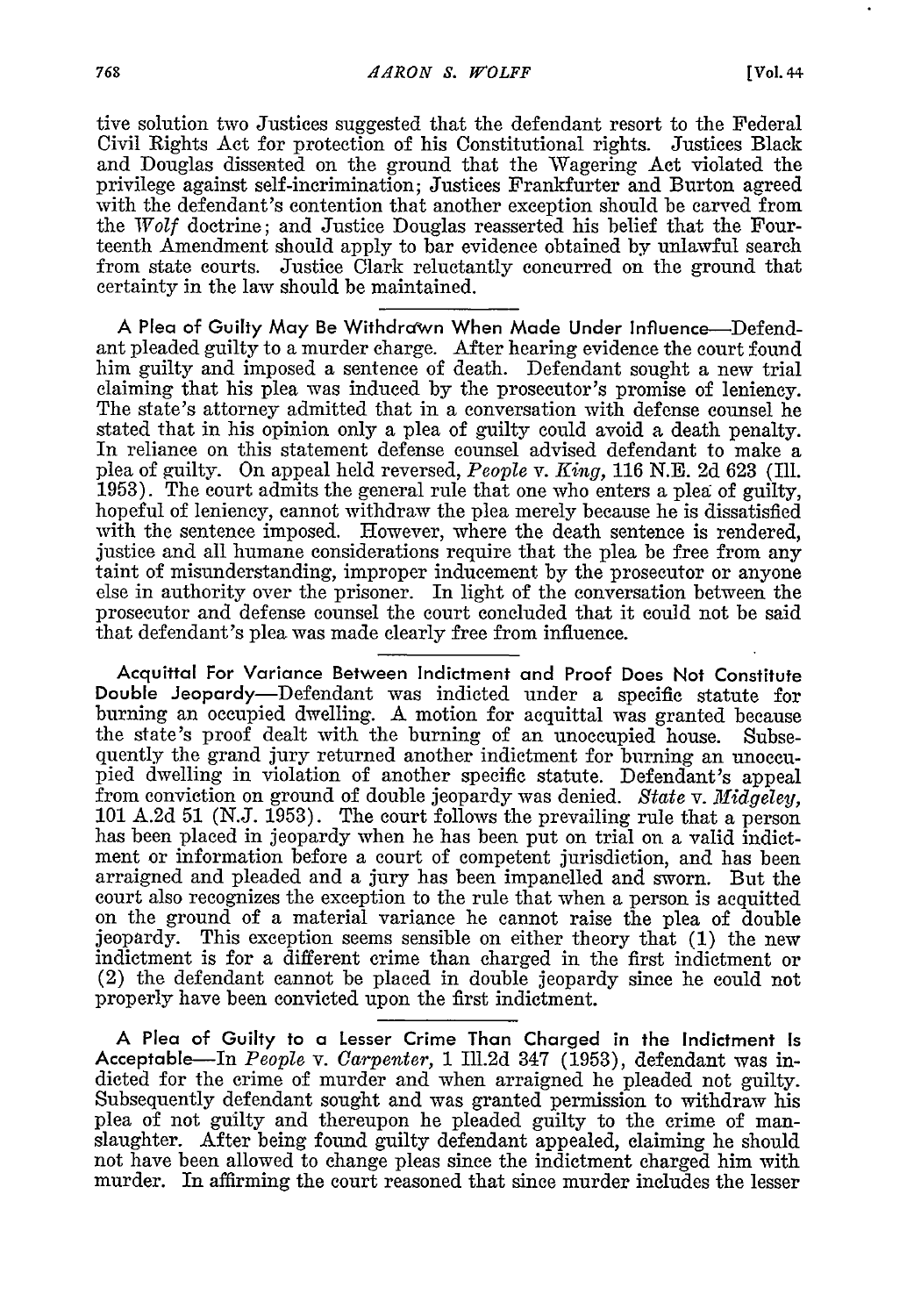crime of manslaughter and that since a verdict of manslaughter would have been valid under a trial for murder, then a plea of guilty to the lesser offense is acceptable.

Instruction That Jury Might Find the Law as Well as the Facts Held Not Prejudicial-Petitioner had been convicted of murder in **1929.** Under the Illinois Post-Conviction Hearing Act petitioner, Joyce, claimed that he was deprived of his constitutional right to trial by jury because, at the state's request, the jury had been instructed to decide the law as well as the facts. The instruction was qualified by the statement that the jury could find the law only if they could say upon their oaths that they knew the law better than the court. The instruction was given under the authority of a former statute (ILL. REV. **STAT. c.** 38, §741 (1929)) providing that "juries in all criminal cases shall be the judges of the law and the fact." Subsequent to Joyce's conviction the Illinois Supreme Court held in *People* v. *Bruner,* 343 Ill. 146, that it was not error to deny the request of a defendant that the jury be instructed to find the law because the statute violated the constitutional doctrine of separation of powers. The *Bruner* case, however, did not raise or decide the question of denial of the right to trial by jury since it was the defendant who sought the instruction. But here, since the state sought the instruction, the question was squarely presented. The court ruled there was no infringement of the right because there was no prejudicial error and therefore denied Joyce's petition. *People v. Joyce,* **1** Ill.2d 225 (1953). The court reasoned that the instruction itself so limited the possibility of the jury's judging the law as to render the instruction harmless. Moreover, since the instruction was neutralized by others which correctly stated the applicable law, the jury was in a position to find the petitioner guilty.

An Attempt To Commit **A** Crime Is Not Always **A** Crime-D **e** f e n **d** ants appealed conviction of violating a statute prohibiting hunting in off-seasons. In fact the defendants had shot a "stuffed," quite dead deer which had been placed in a field by conservation men. Held reversed, *State* v. *Guffey,* 262 S.W.2d 152 (Mo. 1953). The court follows the hornbook rule that one cannot be convicted of an attempt to commit a crime unless conviction for the crime itself would follow **if** the attempt had been successful.

**A** Perjury Conriction May Follow Even **If** One Has Made False Statements During A Trial That Was A Nullity-In *United States* v. *Renington,* **208 F.2d 567** (2d Cir. 1953), defendant was indicted and found guilty of perjuring himself when answering the perennial question of communist affiliation. On appeal Remington claimed the indictment should have been quashed because of improprieties in the grand jury proceedings and, in the alternative, that at the trial itself the charge to the jury was erroneous. The Second Circuit reversed on the latter ground, leaving open the question of grand jury improprieties. The government, apparently in fear that there had been misconduct in the original indictment, did not proceed to a re-trial of the same indictment; but rather it procured a new perjury indictment based on Remington's statements made in defense at the first trial. After conviction on the second indictment, Remington raised two ingenious contentions on appeal. The principal argument was that perjurious statements made at a trial under an illegally procured indictment cannot be subsequently prosecuted. This theory was based on a long line of cases holding that the government should be denied the fruits of its illegal conduct. See *Nardone* v.